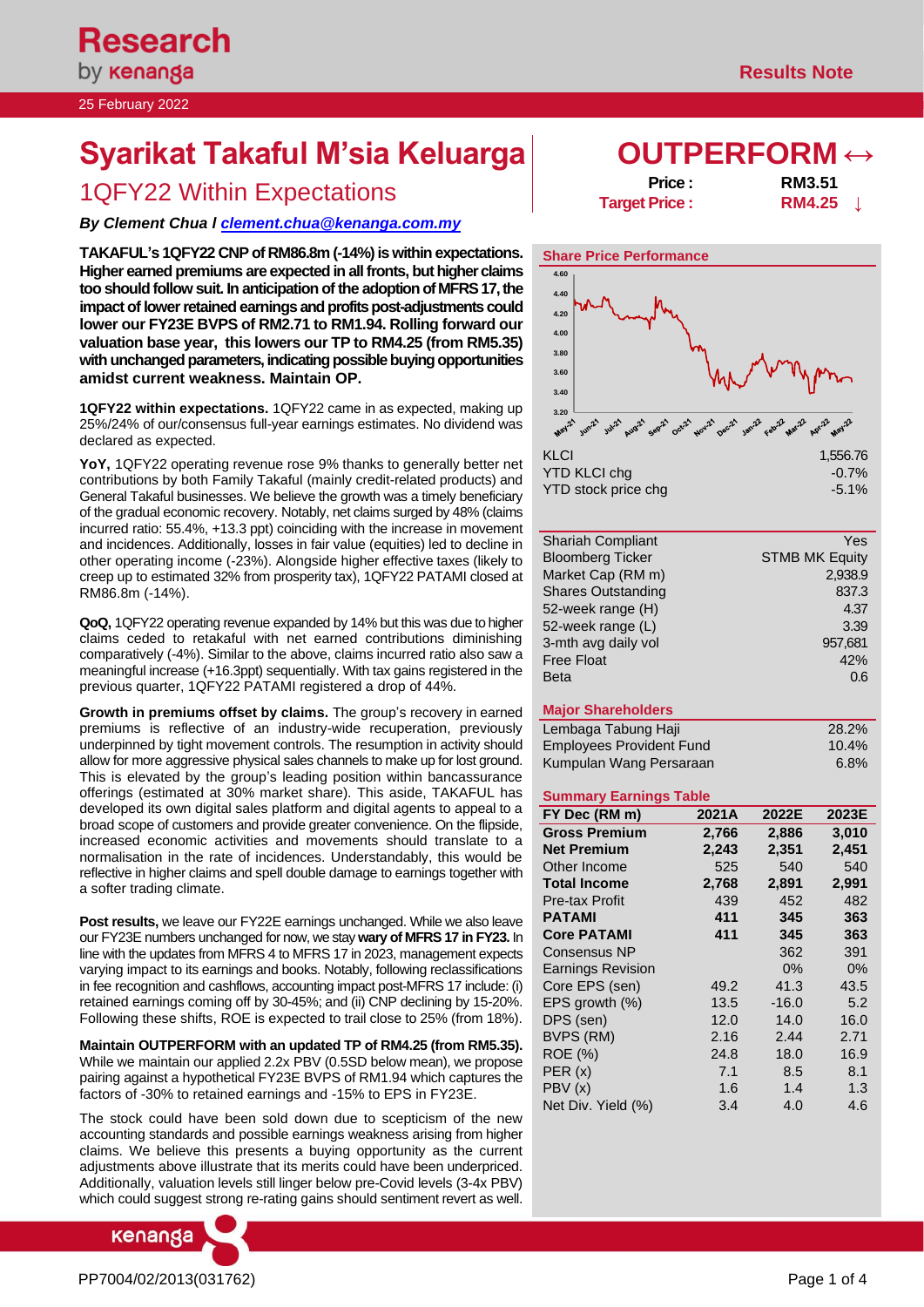**Risks to our call include:** (i) lower premium underwritten, (ii) higher-than-expected claims incurred, (iii) higher-than-expected management expense ratio, and (iv) further wave of pandemic.

#### **Results Highlights**

|                                                       | 1Q                   | 4Q          | QoQ       | 1Q          | YoY      | 3M          | 3M          | YoY      |
|-------------------------------------------------------|----------------------|-------------|-----------|-------------|----------|-------------|-------------|----------|
| FYE Dec (RM m)                                        | <b>FY22</b>          | <b>FY21</b> | Cha       | <b>FY21</b> | Chq      | <b>FY22</b> | <b>FY21</b> | Chq      |
| <b>Operating Revenue</b>                              | 997.4                | 878.0       | 13.6%     | 915.5       | 8.9%     | 997.4       | 915.5       | 8.9%     |
| <b>Gross Earned Premium</b>                           | 783.9                | 793.0       | $-1.1%$   | 698.9       | 12.2%    | 783.9       | 698.9       | 12.2%    |
| <b>Net Earned Premium</b>                             | 626.5                | 649.7       | $-3.6%$   | 558.8       | 12.1%    | 626.5       | 558.8       | 12.1%    |
| Other Income                                          | 91.3                 | 148.7       | $-38.6%$  | 118.9       | $-23.2%$ | 91.3        | 118.9       | $-23.2%$ |
| <b>Total Income</b>                                   | 717.8                | 798.4       | $-10.1%$  | 677.7       | 5.9%     | 717.8       | 677.7       | 5.9%     |
| Net claims incurred                                   | $-347.0$             | $-254.2$    | 36.5%     | $-235.2$    | 47.5%    | $-347.0$    | $-235.2$    | 47.5%    |
| <b>Operating Expenses</b>                             | $-220.2$<br>$-214.4$ |             |           |             | 11.6%    | $-220.2$    | $-197.3$    | 11.6%    |
| <b>Operating Profit</b>                               | 150.6                | 329.8       | $-54.3%$  | 245.2       | $-38.6%$ | 150.6       | 245.2       | $-38.6%$ |
| Profit before taxation and zakat                      | 121.6                | 140.1       | $-13.2%$  | 114.4       | 6.2%     | 121.6       | 114.4       | 6.2%     |
| <b>Taxation &amp; Zakat</b>                           | $-35.0$              | 16.4        | $-313.2%$ | $-13.3$     | 162.6%   | $-35.0$     | $-13.3$     | 162.6%   |
| Net profit                                            | 86.6                 | 156.5       | $-44.7%$  | 101.1       | $-14.4%$ | 86.6        | 101.1       | $-14.4%$ |
| <b>PATAMI</b>                                         | 86.8                 | 156.1       | $-44.4%$  | 101.1       | $-14.2%$ | 86.8        | 101.1       | $-14.2%$ |
| Core EPS (RM)                                         | 10.4                 | 18.7        | $-44.4%$  | 12.2        | $-14.7%$ | 10.4        | 12.2        | $-14.7%$ |
| DPS (RM)                                              | 0.0                  | 12.0        |           | 0.0         |          | 0.0         | 0.0         |          |
|                                                       |                      |             |           |             |          |             |             |          |
| Reinsurance Ratio                                     | 20.1%                | 18.1%       |           | 20.0%       |          | 20.1%       | 20.0%       |          |
| <b>Retention Ratio</b>                                | 79.9%                | 81.9%       |           | 80.0%       |          | 79.9%       | 80.0%       |          |
| Claims Incurred Ratio (to Net<br>Earned Premium, NEP) | 55.4%                | 39.1%       |           | 42.1%       |          | 55.4%       | 42.1%       |          |
| Net Admin Ratio (to NEP)                              | 6.4%                 | 4.5%        |           | 5.9%        |          | 6.4%        | 5.9%        |          |
| Management Expense Ratio (to<br>NEP)                  | 20.6%                | 24.4%       |           | 18.7%       |          | 20.6%       | 18.7%       |          |
| Opex Ratio to NEP                                     | 35.1%                | 33.0%       |           | 35.3%       |          | 35.1%       | 35.3%       |          |
| Combined Ratio (to NEP)                               | 82.3%                | 68.0%       |           | 66.7%       |          | 82.3%       | 66.7%       |          |
| <b>Effective Taxation Rate</b>                        | 28.8%                | $-11.7%$    |           | 11.6%       |          | 28.8%       | 11.6%       |          |
| <b>PBT Margin</b>                                     | 12.2%                | 16.0%       |           | 12.5%       |          | 12.2%       | 12.5%       |          |
| NP Margin                                             | 8.7%                 | 17.8%       |           | 11.0%       |          | 8.7%        | 11.0%       |          |
| Annualised ROE                                        | 19.44%               | 36.68%      |           | 26.93%      |          | 4.86%       | 6.65%       |          |

*Source: Company, Kenanga Research*

*This section is intentionally left blank*

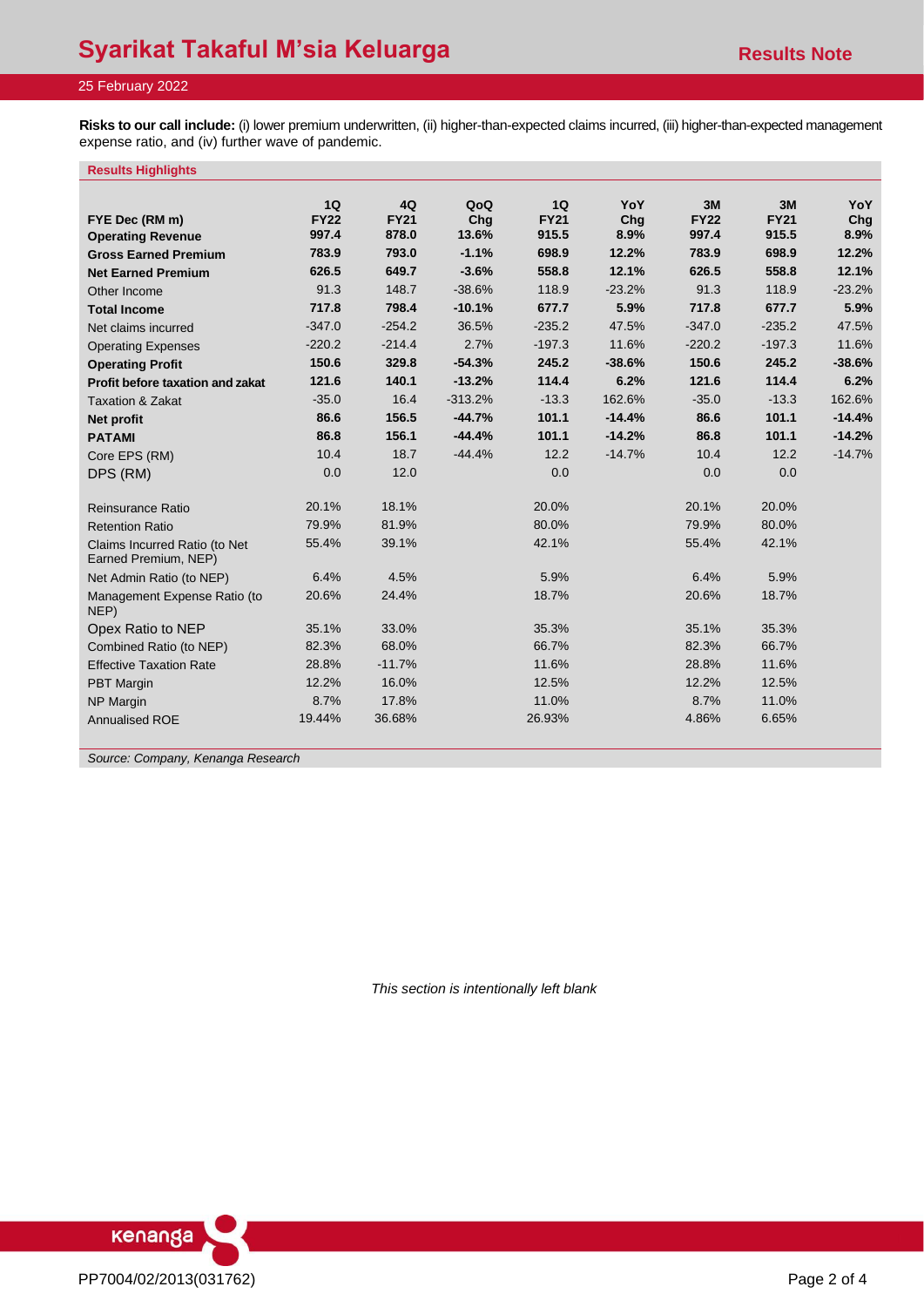| <b>Peer Comparison</b>                 |                   |                   |                  |                |                       |                  |                                       |                 |                         |                 |                  |       |                                                       |                  |                            |       |           |
|----------------------------------------|-------------------|-------------------|------------------|----------------|-----------------------|------------------|---------------------------------------|-----------------|-------------------------|-----------------|------------------|-------|-------------------------------------------------------|------------------|----------------------------|-------|-----------|
| <b>Name</b>                            | <b>Last Price</b> | <b>Market Cap</b> | <b>Shariah</b>   | <b>Current</b> | <b>Revenue Growth</b> |                  | <b>Core Earnings</b><br><b>Growth</b> |                 | PER (x) - Core Earnings |                 | PBV(x)           |       | <b>Net Div Ylc</b><br><b>ROE (%)</b><br>$\frac{9}{6}$ |                  | <b>Target Price Rating</b> |       |           |
|                                        | (RM)              | (RM'm)            | <b>Compliant</b> | <b>FYE</b>     | 1-Yr.<br>Fwd.         | $2-Yr$ .<br>Fwd. | $1-Yr$ .<br>Fwd.                      | $2-Yr.$<br>Fwd. | Hist.                   | $1-Yr.$<br>Fwd. | $2-Yr$ .<br>Fwd. | Hist. | 1-Yr. .<br>Fwd.                                       | $1-Yr$ .<br>Fwd. | 1-Yr.<br>Fwd.              | (RM)  |           |
| <b>NON-BANK FINANCIAL INSTITUTIONS</b> |                   |                   |                  |                |                       |                  |                                       |                 |                         |                 |                  |       |                                                       |                  |                            |       |           |
| AEON CREDIT SERVICE M BHD              | 15.48             | 3,952.2           | N.               | 02/2023        | 10.0%                 | 7.0%             | 18.2%                                 | 15.1%           | 11.1                    | 9.4             | 8.2              | 2.0   | 1.8                                                   | 19.9%            | 3.2%                       | 16.45 | <b>OP</b> |
| <b>CTOS DIGITAL BHD</b>                | 6.79              | 5,495.1           |                  | 12/2022        | $-11.7%$              | $-2.6%$          | $-22.8%$                              | 3.6%            | 15.5                    | 20.0            | 19.3             | 6.7   | 6.5                                                   | 33.1%            | 4.6%                       | 7.05  | <b>MP</b> |
| <b>BURSA MALAYSIA BHD</b>              | 1.46              | 3,372.6           |                  | 12/2022        | 24.5%                 | 15.2%            | 31.8%                                 | 16.7%           | 56.8                    | 43.1            | 36.9             | 11.4  | 5.9                                                   | 18.1%            | 1.3%                       | 2.00  | <b>OP</b> |
| LPI CAPITAL BERHAD                     | 13.74             | 5.473.8           | N                | 12/2022        | $-3.7%$               | 1.7%             | $-25.5%$                              | 27.4%           | 15.9                    | 21.3            | 16.7             | 2.6   | 2.5                                                   | 11.9%            | 4.4%                       | 14.10 | <b>MP</b> |
| SYARIKAT TAKAFUL MALAYSIA KELUARGA BHD | 3.51              | 2,938.9           |                  | 12/2022        | 4.3%                  | 4.3%             | $-16.0%$                              | 5.2%            | 7.1                     | 8.5             | 8.1              | 1.6   | 1.4                                                   | 18.0%            | 4.0%                       | 4.25  | <b>OP</b> |
| <b>Simple Average</b>                  |                   |                   |                  |                | 4.7%                  | 5.1%             | $-2.9%$                               | 13.6%           | 21.3                    | 20.5            | 17.8             | 4.9   | 3.6                                                   | 20.2%            | 3.5%                       |       |           |
|                                        |                   |                   |                  |                |                       |                  |                                       |                 |                         |                 |                  |       |                                                       |                  |                            |       |           |
|                                        |                   |                   |                  |                |                       |                  |                                       |                 |                         |                 |                  |       |                                                       |                  |                            |       |           |

*Source: Bloomberg, Kenanga Research*

*This section is intentionally left blank*